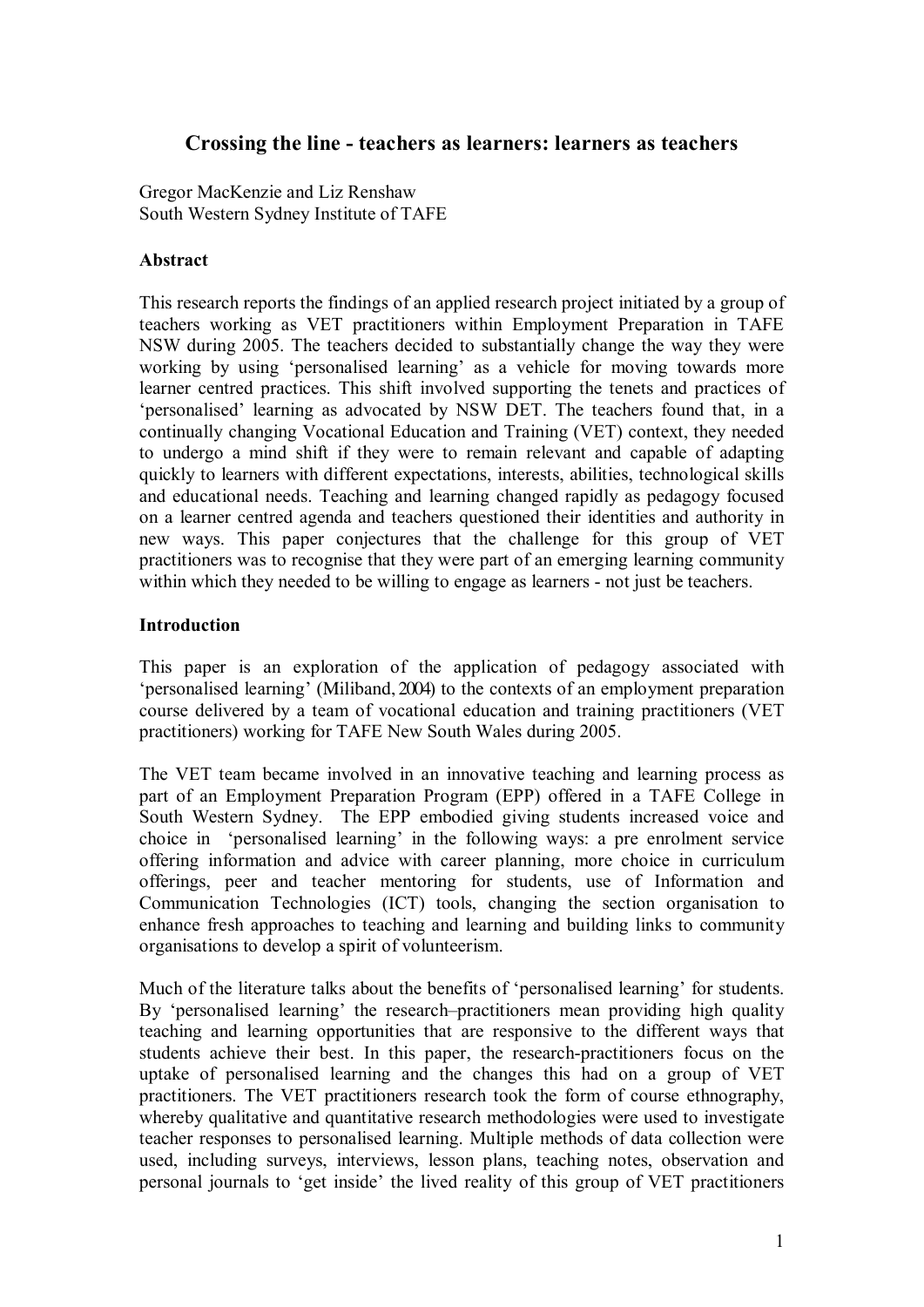and capture the complexity and specificity of their world. This paper considers aspects of this enquiry in particular the changing nature of the VET practitioner, first from the perspective of a literature discussion and then from the perspective of this study. **Literature Review**

The literature argues that the new VET practitioner is driven by the needs of the individual or enterprise. They are adept at customising programs for enterprises or personalising learning for individuals. Mitchell et al (2005) stated that it is the capacity to adapt to changes with new ideas, attributes, technologies and ways of working that drives them rather than pre set curriculum. The raft of skills they need includes coping with complexities, being innovative, exercising professional judgment and taking responsibility for their own professional learning.

In developing workforce capability the new VET professional needs to adapt to the ever changing, context specific, cross occupational nature of work coupled with rapidly changing technologies and market demands. Chappell (2000) noted that in this highly fluid environment it is outdated to think that VET practitioners can remain experts in vocational education and posits it likely that being a 'learning expert' may be central to the emerging role. The movement from content expert to learning expert is already occurring where VET teachers have been working in enterprises (Keever  $\&$ Outhwaite 2002) and importantly the shift involves a very different role in terms of focus, purpose and practice. It is not merely a substitution of one set of pedagogies for another (Chappell, 2003).

Adult literacy learning, in the best cases, has always involved learners in negotiating individual programs to suit their specific needs and certainly there have always been VET practitioners in Adult Basic Education who have been creative, flexible, and responsive to changing student needs. The personalising of services coupled with advances in technology have driven a profound change in the ABE teacher's role. Recent research by Snyder et al (2005) into the use of ICT tools in adult literacy has revealed that students need and want a broader technology curriculum that encompasses digital life skills. The traditional understandings of literacy are inadequate for the digital world and teachers need to embrace new notions of digital literacies. The shift from the individualising of programs within a pre determined course structure, to engaging students in personalising their own learning, requires a mindshift.

Whilst the development of new roles for VET professionals may appear an expansion of previous classroom based roles, some have argued that in reality there is a danger that classroom teachers' professional skills are devalued in the new VET environment. Harris et al (2005) set out the arguments for whether the changing role of VET practitioners, over more recent years, can be viewed as de-professionalising or re-professionalising the VET practitioner's role. The case for de-professionalising is centred on the shift in VET from education to a business, in which teachers move from teaching and creating curriculum to be brokers and deliverers of competence based training. The disaggregation of the role into separate functions of assessors and trainers is seen as a further diminution of the role.

The more optimistic argument is that VET roles are being reshaped or re professionalised, opening the possibilities for learning and new professional identities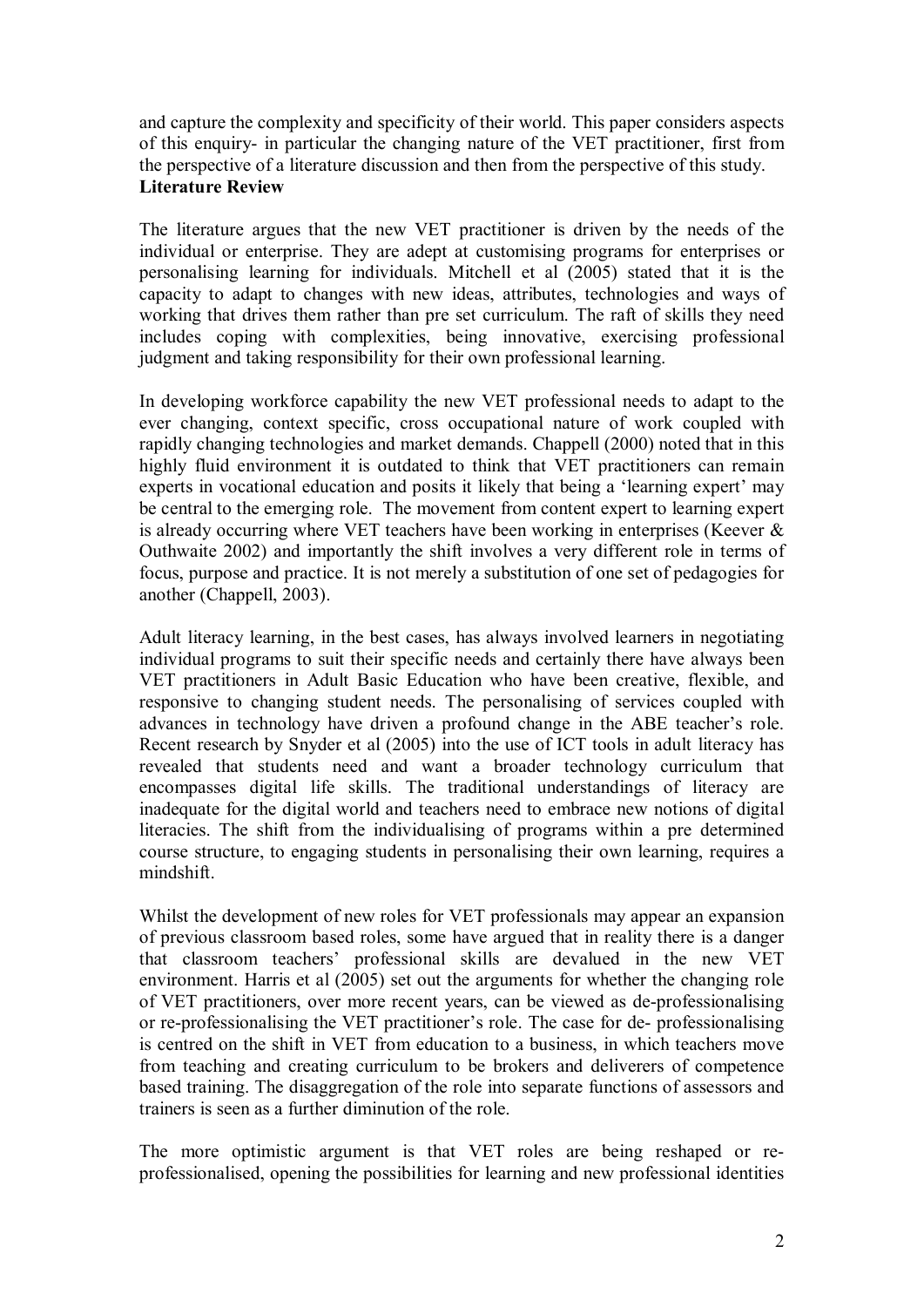to emerge for VET practitioners. The transition to the new professional identity can be fraught with tension as the teacher's sense of worth and professional credibility is closed off and other opportunities open up (Avis quoted in Harris 2005).

Expansion of the VET practitioner role has been marked by a stronger focus on relationship building, the development of skills in workplace and career guidance, the devolution of some levels of human, physical and financial resource management to teachers and the meeting of compliance requirements. As VET practitioners continually seek ways to improve services and products, the role is diversifying. (Harris et al. 2005) Some teachers see this increased responsibility as taking them away for their passion of classroom teaching, others view it as a chance to do something different and gain new skills. Trying to resolve the tensions in their working lives is challenging people's notions of their professional identity.

There is then a debate about 'the new VET professional' and there is a need to explore this debate in applied settings. Is it the case that the new VET professional is stripped of complex professional teaching skills? Or are the new skills requirements simply differently expressed? If the VET practitioner is to have the capability to facilitate online learning, support the delivery of transferable skills, and develop multiple pedagogies for teaching across traditional boundaries then individual acceptance of the responsibility for their professional learning will be needed. Practitioners who are critically reflective upon their professional practice will provide positive exemplars of learning for both students and teachers.

## **Overview of Research**

When writing this paper we struggled with the question 'what do we call the educators involved in this study'? Were they practitioners? Were they teachers? Were they learners? The problem is, they were all three, simultaneously. The practitionerresearchers found that one of the outcomes of the implementation of personalised learning was that the professional roles played by practitioners were unsettled. Thus, in the following discussion we make use of the term 'teacher' to encompass three roles – content expert (teacher with pedagogical expertise in literacy, numeracy and/or language, learning manager, and learner.

The practitioner-research reported in this paper provided a group of teachers with an opportunity to explore the adoption and adaptation of personalised learning in situ, as applied research. There were benefits for students, and this has been reported elsewhere (Miliband, 2004), but this is not the focus of this paper. In this paper we wanted to focus on the impact of the implementation of personalised learning on a team of teachers working within a vocational setting. because this was applied research, the contexts within which it occurred, and the people who conducted it, are detailed below.

1. **The Setting**: Macquarie Fields Campus of TAFE NSW is situated in the South Western Metropolitan region of Sydney. This area has high levels of unemployment, and people from a range of culturally and linguistically diverse backgrounds.

2. **The Educational Program:** At this campus we provide Employment Preparation Programs in the areas of Adult Basic Education (ABE) and English to Speakers of Other Languages Courses (ESOL).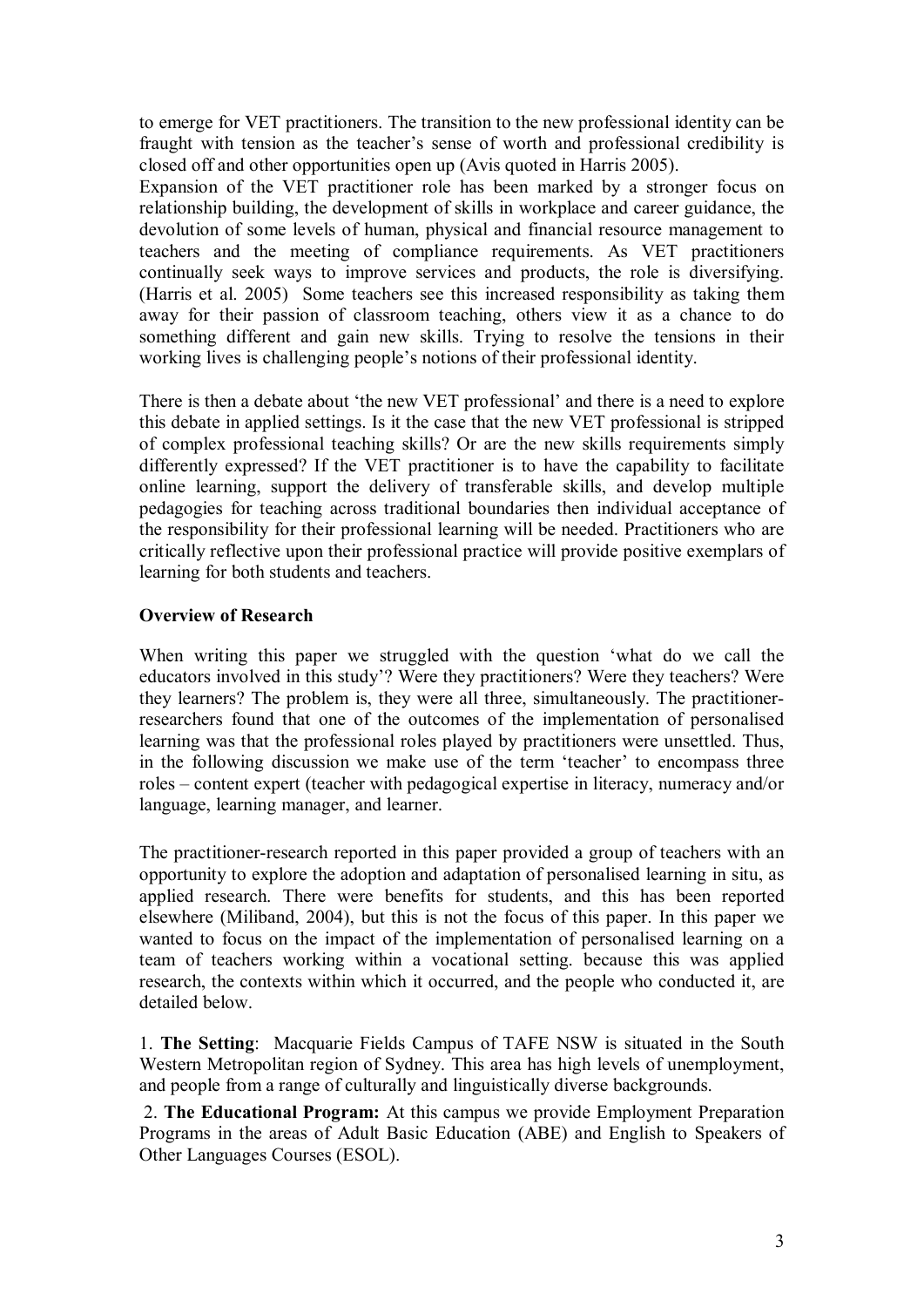3. **The Students**: The students range in age from 15 – 80 years and include: early school leavers, people with disabilities, unemployed and retrenched workers, indigenous people and those beyond traditional working age. Students attended programs for a range of reasons,these included increasing employment opportunities, to meet Centrelink obligations, and to enhance further education and training options.

4. **The Teachers**. The multidiscipline section consists of one head teacher with 5 fulltime teachers and 15 part time teachers. They had literacy, language and numeracy expertise. Teachers included both male and female and included 2 teachers from Arabic backgrounds. The Head Teacher had extensive experience in change management. Their project involvement was voluntary, with both fulltime and parttime teachers as equal participants

5. **Personalised learning**: This involves placing the needs, interests and aptitudes of students at the centre of educational activity hence enabling them to engage, connect and create high expectations in terms of their own career and educational goals.

## **Research Methodology**

During 2005, a number of approaches were taken to the collection of data, ranging from broad-based survey, reflective journal writing and 1:1 interviews. The research was inductive and used a multi method approach to develop themes across the data sets. The following data sources inform this paper, and are referred to where quotes occur in the text.

| <b>RESEARCH</b>                     | <b>PARTICIPANTS</b>   | <b>DATE</b>            |
|-------------------------------------|-----------------------|------------------------|
| <b>METHODOLOGY</b>                  |                       |                        |
| Diary notes on Personalised         | Author 1 and Author 2 | Feb. 2005 to Jan. 2005 |
| Learning                            |                       |                        |
| 'Little Day Out'                    | 4 full-time and       | May 2005               |
| Professional Development            | 10 part-time teachers |                        |
| Survey-Responses of teachers        | 6 full-time and       | June 2005              |
| to Personalised Learning            | 10 part-time teachers |                        |
| Interview- Centre for Learning      | Author 1 and Author 2 | June 2005              |
| Innovation external evaluation      |                       |                        |
| Dr J. Mitchell                      |                       |                        |
| <b>Student Surveys - ICT access</b> | 30 students           | August 2005            |
| <b>Youth Program Review</b>         |                       |                        |
| External evaluation interviews      | Authors 1 and 2       | October 2005           |
| with Dr. J. Mitchell.               |                       |                        |
| Reflections on Personalised         | 7 teachers            | November 2005          |
| Learning 'Changing Practices'       |                       |                        |

## **Table 1 Summary of Data Sets used in Personalised Learning***.*

## **Findings**

Findings are discussed under four sub-headings that reflect relational and definitional changes that characterised the introduction of personalised learning; namely: (1) Engagement of teachers; (2) Change in relationships; (3) Change in Roles-Teachers learning to be learners; and (4) Learning comes from everywhere!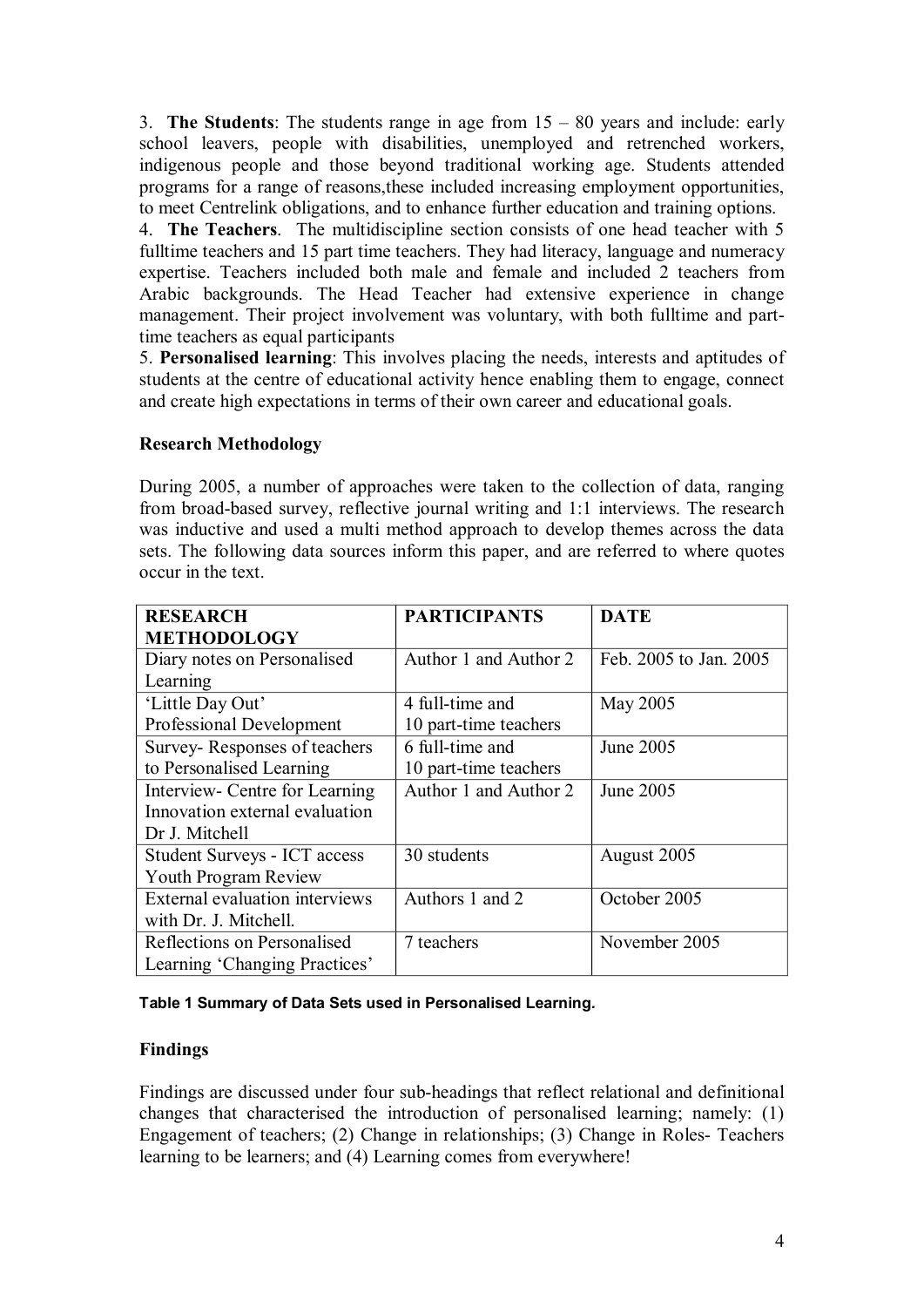#### **1. Engagement of teachers.**

Teachers were used to working together on incremental changes, but they had not worked together on a project that demanded increased levels of collaboration, inventiveness and energy. Whilst teachers were interested in the challenge of creating something unique rather than replicate others work, the scope of the innovation was challenging.

> *'People's reaction varied between enthusiasm, bewilderment and annoyance at having to change what they were doing… overall the team was very flat and lacking in energy' [Diary Notes, Author 2, March 2005]*

Building a sense of momentum was important and by focusing the teachers' gaze on what was working and not on what wasn't working, an emerging sense of the incremental success re-energized the teachers. Teacher 1 captured the changing levels of teacher engagement.

> *'we need to work more together, like a learning community; we need to use the growing expertise, enthusiasm and experience of both teachers and students' [Teacher Survey, June 2005]*

At the end of the first cycle of the project it was evident some teachers wanted to increase their involvement but lacked the experience and confidence to make further shifts in their teaching practices. Teacher 2 commented, 'I'm enthusiastic but I don't know how to do different things'.

The Head Teacher stepped back, reflected on the teachers' individual strengths, watched for 'sparks of interest', provided challenges and utilized multidiscipline teams so that teachers were supported in moving outside their comfortable zones. Teacher 3 noted her professional growth with pride 'I took a risk and now feel proud'.

Some teachers became more engaged in changed practices while others were resistant. One area of resistance was the use of ICT tools, most notably the use of mobile phones. Teachers were concerned about giving out their personal numbers, not knowing how to text, how they would be reimbursed for work calls and if sms texting was a valid form of literacy. Comments included :

> *'I don't feel comfortable giving my mobile number out..' 'I really struggle to read any text messages anyone sends me anyway' 'Those messages aren't proper English. I can't waste my time putting vowels back into everything'. [Diary notes, Author1, July 2005]*

As an outcome of the use of ICT tools complex issues including the right to privacy, the emergence of 'new' literacies, and financial ramifications of teachers using their own mobiles for work posed challenges for all teachers. After initial reservations some teachers were quick to adopt the 'mobile phone innovation' whilst with others resistance persisted.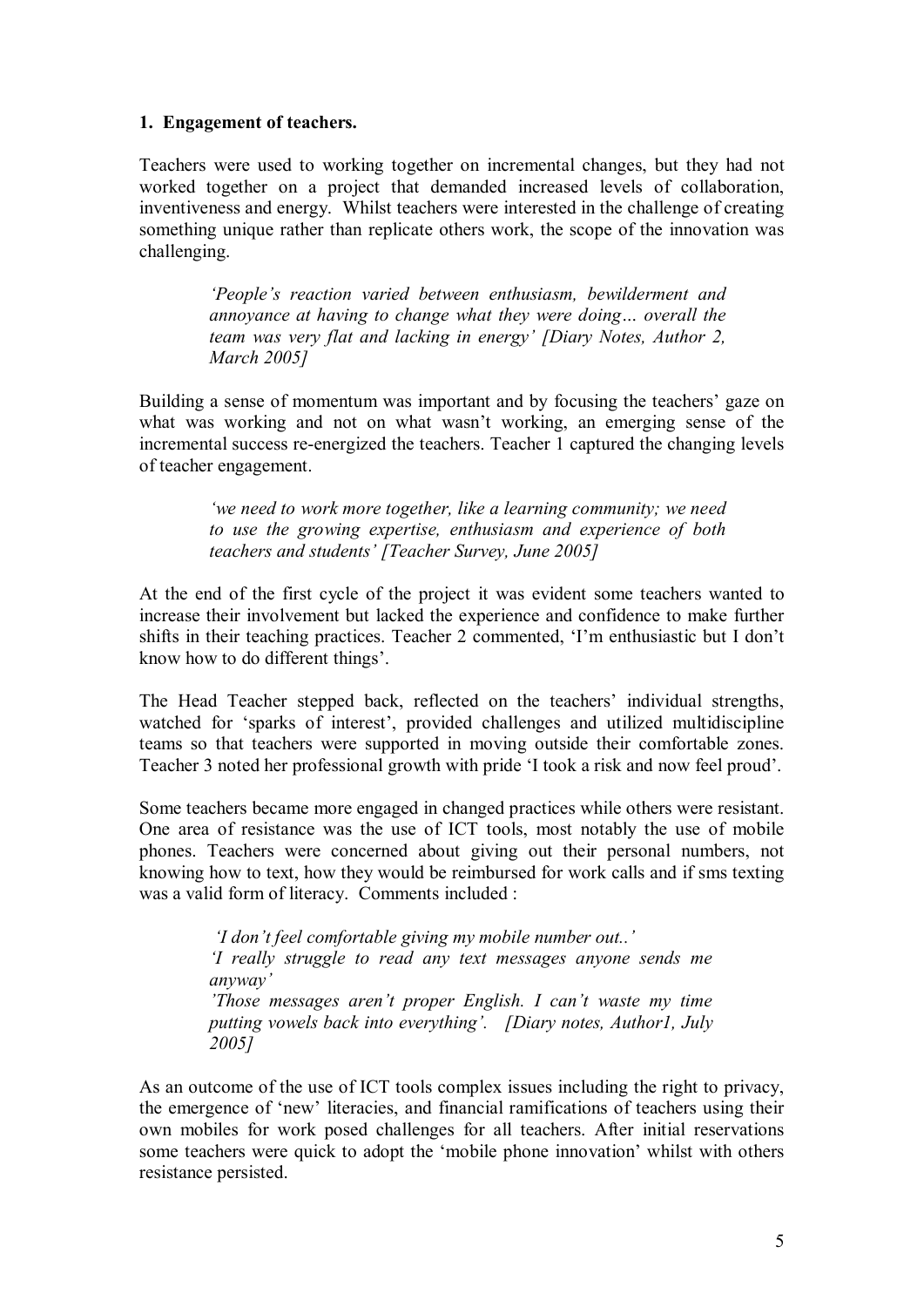#### **2. Change in Relationships**

Personalised learning involved engaging in intimate consultation through extended dialogue with students. Teachers needed to focus on listening to students' needs so they could assist them to make more informed choices about their educational pathways and career options.

In an initial in depth interview session between teacher and student the student's needs, past VET study, work history and volunteer experience were explored, gaps in training identified and curriculum options offered. Teachers' roles expanded to include guiding student's initial decision making prior to enrolment. Feedback from Student 1 reflected the impact of this process.

> *'I had never had the chance to talk to a teacher just about myself and what I wanted to do. I felt like an equal and that someone was finally listening to me' [Student Survey, August 2005]*

Once students were enrolled some teachers initiated strategies to build the relationship. Students were encouraged to share breaks with teachers, use their mobiles for contact, and send emails to teachers outside of traditional class hours. Teacher 4 stated that these activities 'changed the dynamics of the teacher-student relationship' and 'we just became learners together.'

The program was structured so that students had curriculum choices including vocational options, core literacy/numeracy or language studies and ICT modules. Using flexible learning enabled students' choices to be accommodated. High demand ICT modules were delivered using a blended approach, with online and face to face learning. Author 1 captured the changing relationships between teachers and students.

> *'younger students helped older students with online tasks. Other teachers, who had the students for other sessions, became involved in the problem solving, everyone seemed to end up teaching everyone' '[Interview Dr John Mitchell, Author 1, June 2005]*

The deepening of relationships between students and teachers was not always a smooth, predictable or positive process. At times the students 'emotional discharge' made teachers feel uncomfortable as Teacher 5's survey response indicated.

> *'It's too hard trying getting them to accept responsibility for their own learning, they just nag me to tell them the answer and what to do. The usual ones are spitting their dummies out' [Teacher Survey, June 2005]*

The collaborative approaches of personalised learning did not always result in positive and supportive relationships between teachers. In one team the differing levels of pedagogical expertise, and interpersonal skills resulted in unexplored tensions which caused conflict and distress for some team members.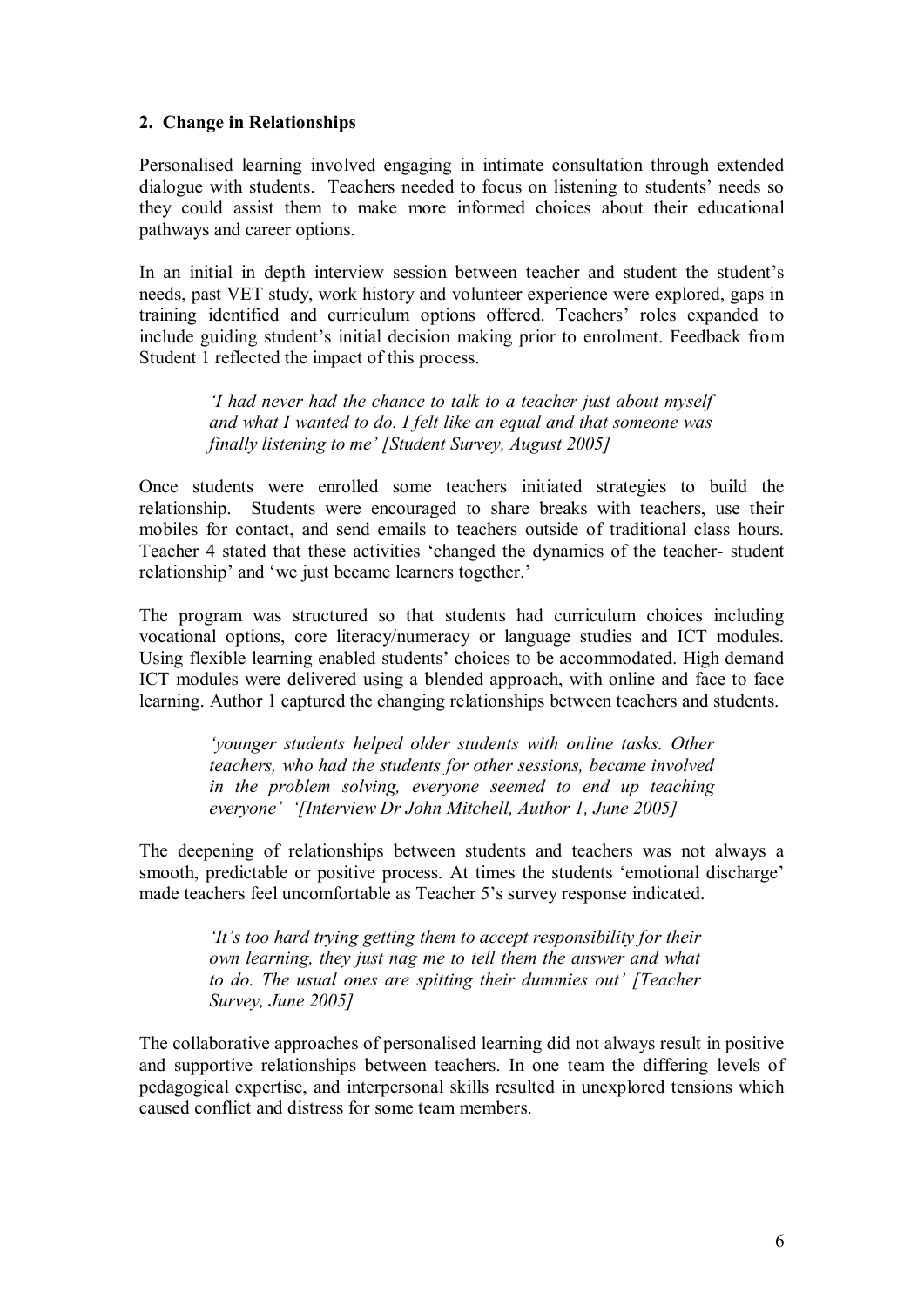#### **3. Change in Roles teachers learning to be learners**

With the rapidly changing digital world, growth in the knowledge economy and changing expectations of students, teachers needed to see themselves both as VET practitioner (context experts) and VET practitioner (learner). This was a complex and contradictory process.

The teachers were pedagogical experts but they needed an expanded skill set to be able to adapt to the changing practices. They needed specific skills in VET operations, learner-centred teaching and learning practices, as well as enhanced generic personal skills. Some teachers were self directing and initiated learning to extend their professional practice. Author 1 noted that he had to 'take responsibility for his own learning and just get on with it'.

Teachers who perceived themselves as learners responded positively to the challenge of collaborative learning. Author 1 worked jointly with students and cocreated a student mentoring program. He talked of the depth of challenge and rich outcomes.

> *'I had to think deeply about ways to engage learners and give them voice. They were really experts, had heaps of life experiences and were a powerful resource for my learning. I felt I unlocked some doors and found some valuable things…… [Little Day Out Reflections, Author 1, May 2005]*

Within this complex process there were moments when the teacher was the expert and moments when the teacher was the learner. The students provided a rich source of knowledge which he was able to draw into his own learning. Not all teachers found the transition to seeing themselves as learners a simple and easy process. For some teachers the shift to becoming a learner was marked with anxiety, uncertainty and frustration.

> *If I am not a teacher with expert knowledge, then what am I? The teacher needs to be seen by the students as the expert and have the answers. Students look to teachers to know the right way. [Teacher Survey, Teacher 6, June 2005]*

Some teachers experienced a crisis of confidence in their professional identity. This identity was premised on being an expert and always knowing the answers. When the situation became more fluid and they were no longer the expert but began to move towards becoming a learner, their understanding of what it meant to be a teacher became destabilized. This crisis was marked in the area of changing technologies and access to information. Increasingly, students ICT skills were more competent than teachers. The learning journey then became a joint process with learners taking different roles, depending on their expertise. It is useful then to think of the teacher/student relationship as the expert/novice and to place this on a continuum of learning. In any given context an individual's position on the continuum, either teacher or student, will vary depending on their skills, knowledge and experience.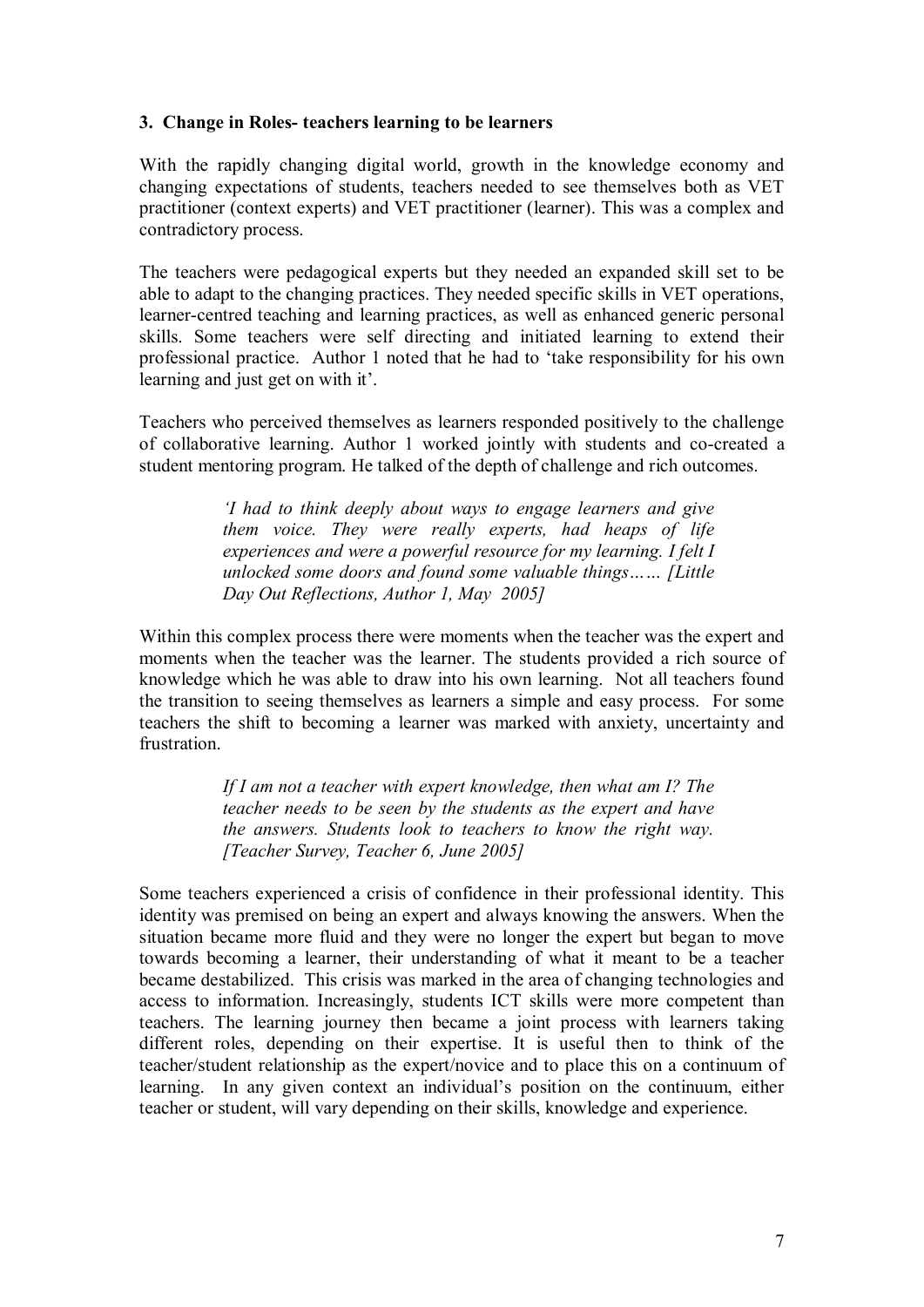#### **Diagram 1 Expert/ Novice Continuum of Learning**

#### **4. Learning comes from everywhere!**

When some teachers surrendered control of the role of 'expert' learning was generated from multiple sources. The challenge was to manage these sources. The teacher's role became one of learning manager. As this happened there was an increase in peer transfer of information as the learner/novice sought expertise from a range of sources in specific contexts.

At times, other teachers felt threatened and concerned 'if we are not the experts, then who are we and what are we paid for?' They had to reflect deeply about what they were an expert in. Placing stress on this deliberation was the possibility that some students might question the credibility of the teacher as the perception of the teacher's traditional role was being changed.

To develop problem solving skills within an e learning context students were set a challenge their teachers came to realize was impossible to solve, or so they thought….. The reality was a number of students were able to solve the problem.

> *'this year I learnt that teachers don't know everything. I was able to solve a problem they thought couldn't be done' [Student Survey, August 2005]*

This situation allowed a number of responses including 'This is great…' and 'Come and share your learning'. For those teachers who perceived themselves in the dual role of teacher (learner) and teacher (learning manager,) 'error' was part of learning. The learning manager's challenge became how to utilize this expert experience to create genuine learning experiences for everyone in the context. As learning managers became more experienced, some natural progressions occurred and some teachers found it advantageous to create learning experiences where they deliberately positioned themselves as novice/learner.

Adaptability to move between the positions at different stages of the learning process became a strategy to facilitate learning. The teacher who saw themselves as learning manager tended to thrive in this environment, but the teacher who saw themselves as an expert, and wished to defend this position in terms of power and control in the classroom, felt threatened and even diminished. The learning manager is well positioned to drive the complex interactions and decision making processes involved in learner centred education.

For example the initial interview process identified that two youth students had vast ICT expertise. The learning manager worked with IT specialists to meet students' specific needs, the students took a self directed approach to their learning, and the IT Head prepared and validated a series of challenge tests. The students gained the Certificate 1 in 6 weeks. Teacher 7 and teacher 8 indicated they had 'learnt heaps' and been 'blown away' by the potential of this experience for future programs.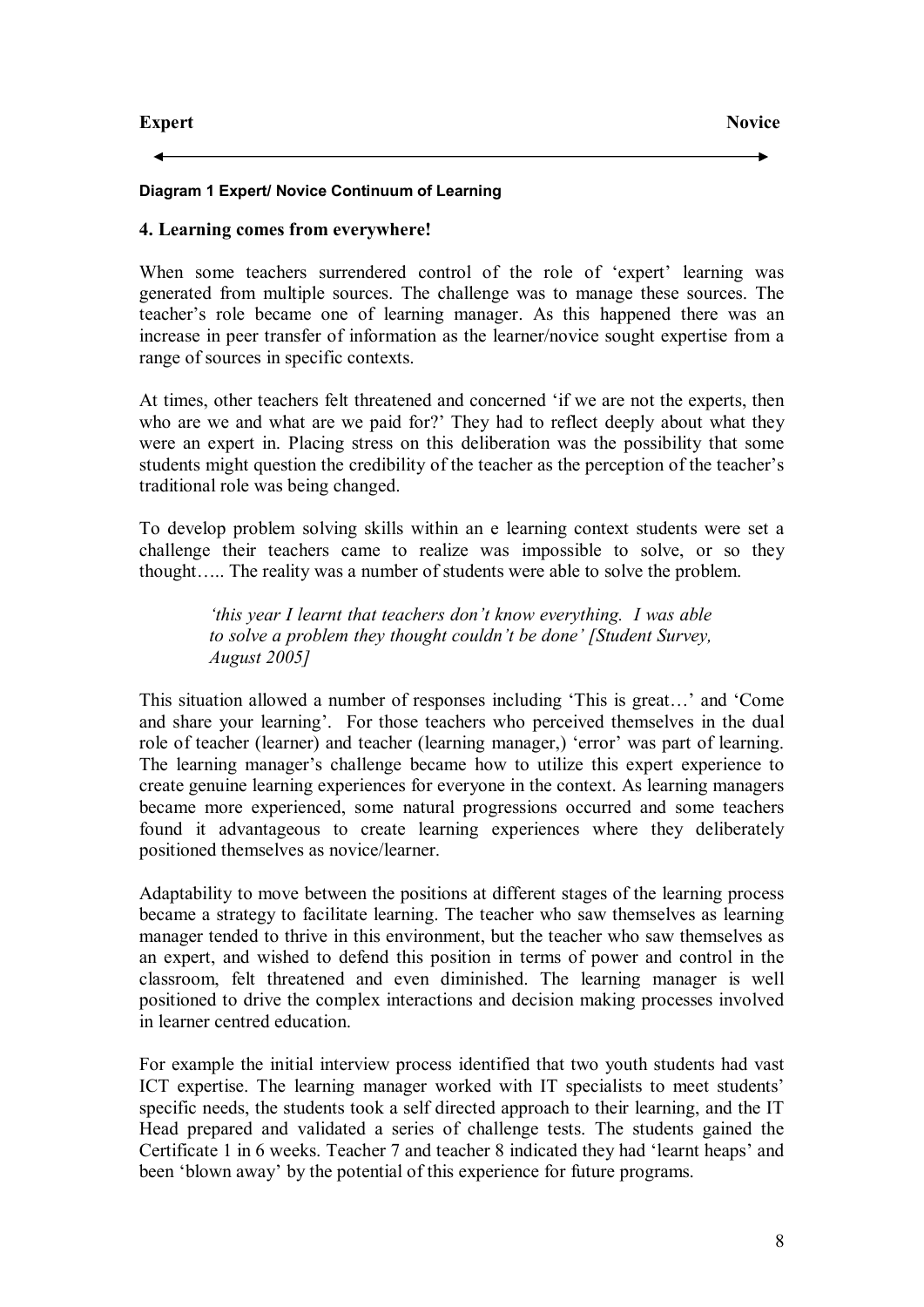#### **Discussion and conclusion**

In summary, the practitioner-researchers came to a number of insights by the end of the Program. Their role had changed considerably as an outcome of their engagement in personalised learning. The traditional role of the teacher as a pedagogical specialist in literacy/numeracy had expanded to include new activities which involved providing a more personalised and holistic approach to students individual learning experiences. This was evidenced, for example, by the pre enrolment service, which involved teachers moving outside the traditional classroom walls to support student's decision making prior to enrolment.

As teachers adopted new ways of working their levels of engagement changed and their willingness to share professional expertise, take risks in their teaching, and generate ideas increased. There was a change in the nature and quality of relationships between teacher and students. By personalising learning teachers and students had increased opportunities to recognise the unique talents, and skills of each other. This recognition led to increased respect and expanded interaction between all parties which in turn facilitated chances for collaborative learning.

The shift from teacher (content expert) to teacher (learning manager) was evidenced by the creative ways developed to personalise learning, such as the use of blended delivery for high demand ICT modules. In this context the teacher (learning manager) constructed learning experiences, in which as stated by Author 1 'everyone seemed to end up teaching everyone'. Managing the learning in this context was a complex and sophisticated process requiring the exercising of professional judgement. There was a need for teachers to explore the ways in which this shift affected their professional identity.

The teachers' changing role involved a shift in acceptance of responsibility for their own professional learning. Teachers working within a collaborative context used in personalised learning, needed to become active and reflective learners themselves to enhance their knowledge of different pedagogies. Author 1 notes that he had to 'take responsibility for his own learning and just get on with it'. Teachers' professional learning became more integrated with their work resulting in more intense and productive professional conversations between teachers. Teacher 4, talks of the need to 'work more together so we can use the growing expertise of the learning community'. Deeper professional practice conversations contributed to the sense of an emerging learning community.

In becoming more active learners the teachers needed to be able to shift between being the expert/teacher and being the learner/novice. This shift was 'public' and untested by students. For some teachers such as Teacher 5, this shift destabilised their professional identity, 'if I am not a teacher with expert knowledge, then what am I.?' or others such as Author 1 the shift to being a learner/novice became an empowering experience in which he found the students a powerful resource for his own learning.

Perhaps of most interest to the practitioner-researchers, was the beginning of conjecture, that central to their responses to personalised learning was their willingness to grapple with individual notions of what made them 'experts' and more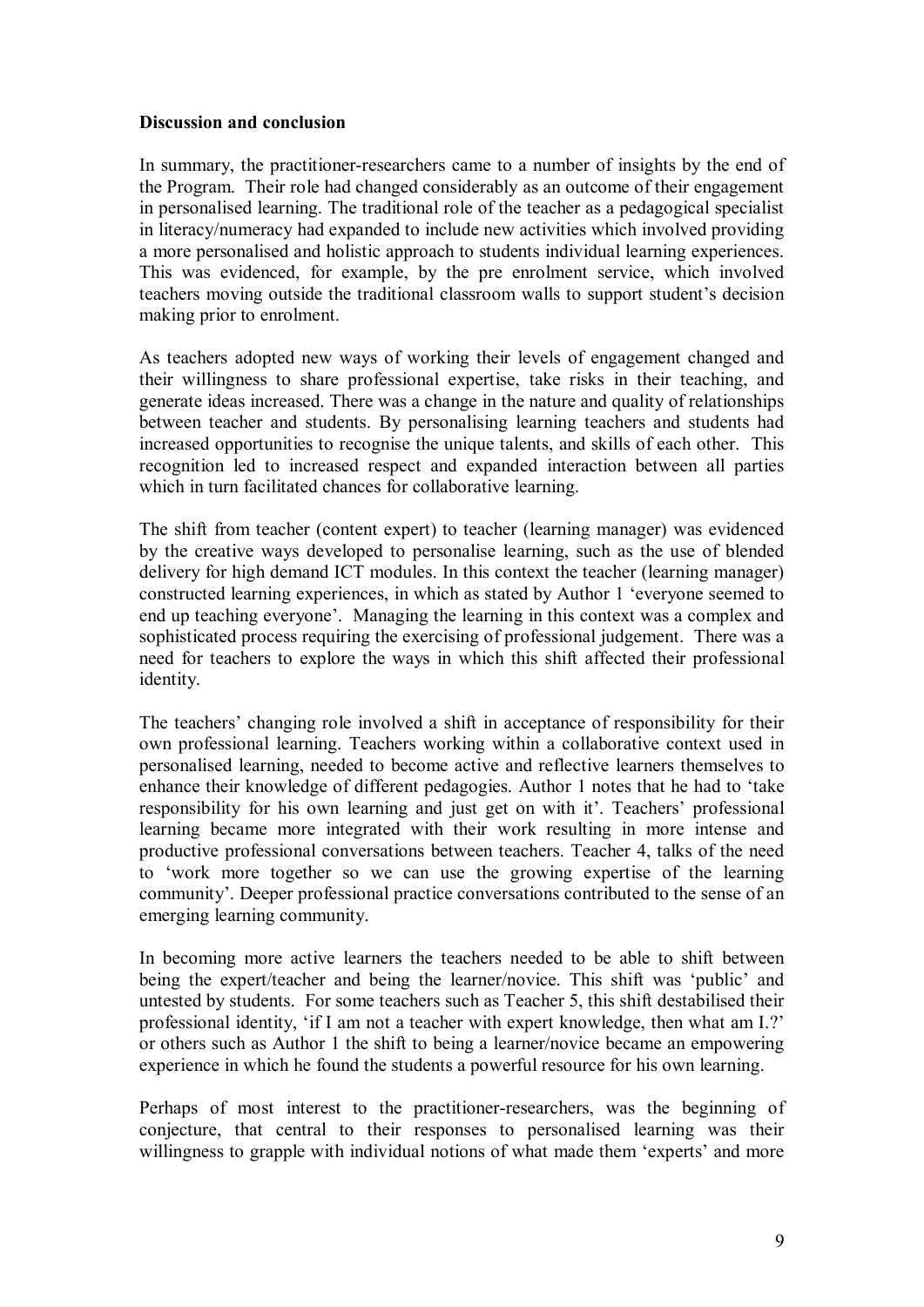specifically what made them 'teachers'. They had to unsettle these notions to varying degrees as they went along.

Thus it is the practitioner –researchers' tentative view that it was possible to identify an emerging set of dynamics located within the teachers' experiences of personalised



**Diagram 2 Continuum of Dynamics of Teacher's Experiences of Personalised Learning**

As teachers moved towards becoming learners they were required to create and shape their own learning, seek new knowledge from a rich variety of sources, including students and work collaboratively across traditional boundaries. Being critically reflective, using research to inform teaching practice, engaging with technologies and participating in professional conversations were found to be effective learning tools for teachers.

The role of the teacher (pedagogical expert) expanded to include the personalising of services and a broad technology curriculum. Within this changed context teachers provided assessment services, career advice and planning, mentoring support, and employability skills learning options. Also noted was the emergence of the VET practitioner (learning manager) within an Employment Preparation context. The Employment Preparation learning manager's role was changed in scope, focus and practices from that of the ABE teacher. Those who perceive of themselves as learners will be better placed to adapt to the role of the new VET professional.

Teachers will require professional development on personalised learning, the changing nature of professional identity and new notions of digital literacies, if they are to adapt to the shifting role of the teacher within Employment Preparation Additional research from VET practitioners is needed as a way of developing further insights about the changing role of teachers within Employment Preparation .Research is also needed into ways to develop the VET practitioner's research capability.

## **References**

Chappell, C, (2000) The new VET professional: Culture, roles and competence. UTS Research Centre Vocational Education and Training . Working paper 00-41 Chappell, C & Johnston, R (2003). Changing work – Changing roles for vocational education [and training teachers](http://www.ncver.edu.au/teaching/publications/936.html) and trainers NCVER, Leabrook, South Australia. Harris, R.Simons, M. and Clayton, B. (2005). Shifting mindsets – the changing work roles of vocational education [and training practitioners NCVER,](http://www.ncver.edu.au/publications/1524.html) Leabrook, SA Keevers, L. & Outhwaite, S (2002), All in a Day's Work: Investigating Work-based Learnin**g***,*Community Services, Health, Tourism and Hospitality Division, **TAFENSW**